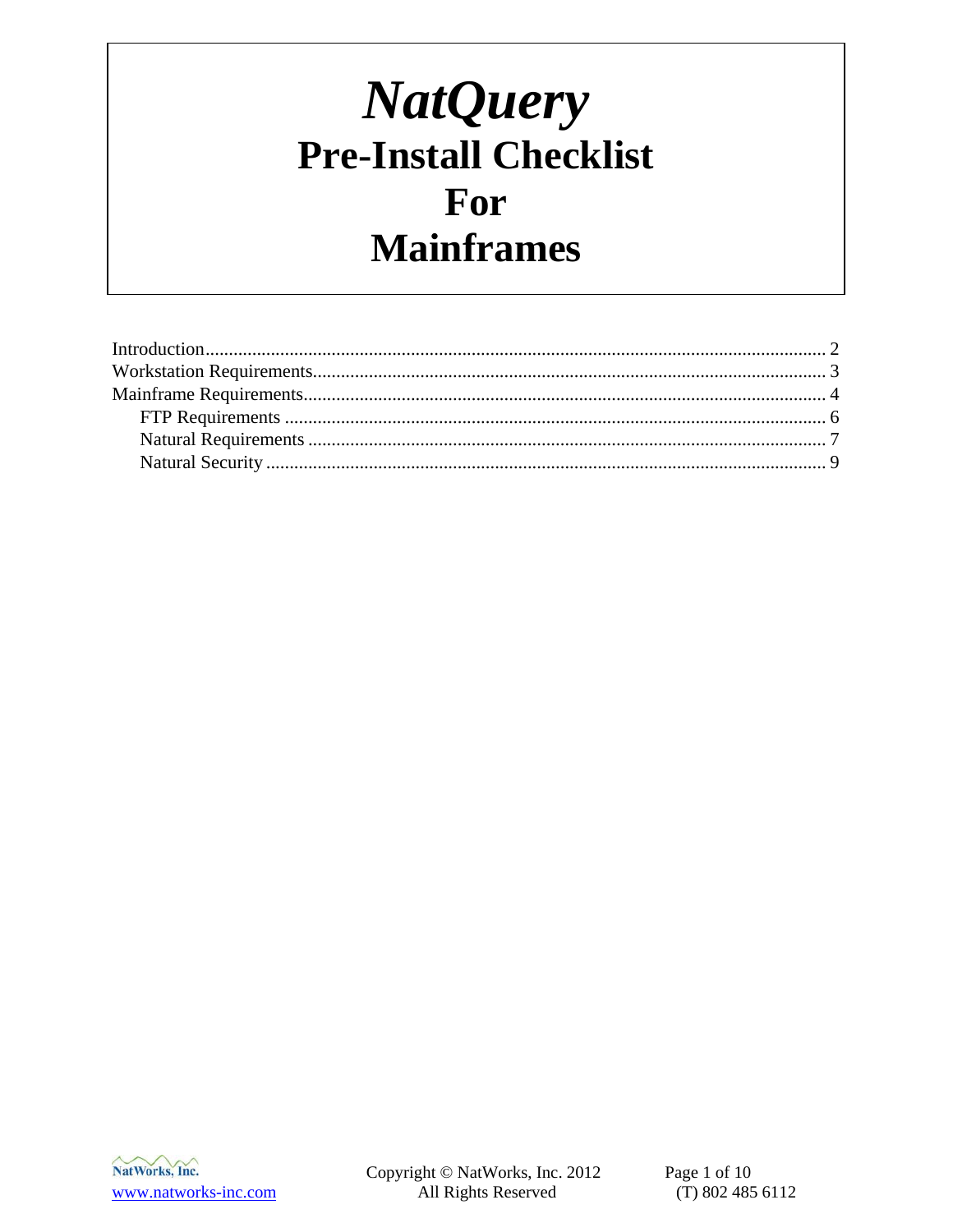### <span id="page-1-0"></span>**Introduction**

The purpose of this document is to provide the reader with an overview of both the information that must be available, and the actions that should take place, before an installation and configuration of NatQuery should be performed. While an installation of NatQuery can occur in minutes, the process of configuring NatQuery is more involved. This document therefore presents, in a checklist format, the pre-requisites and information that should be gathered and known in advance to insure an easy and rapid configuration process.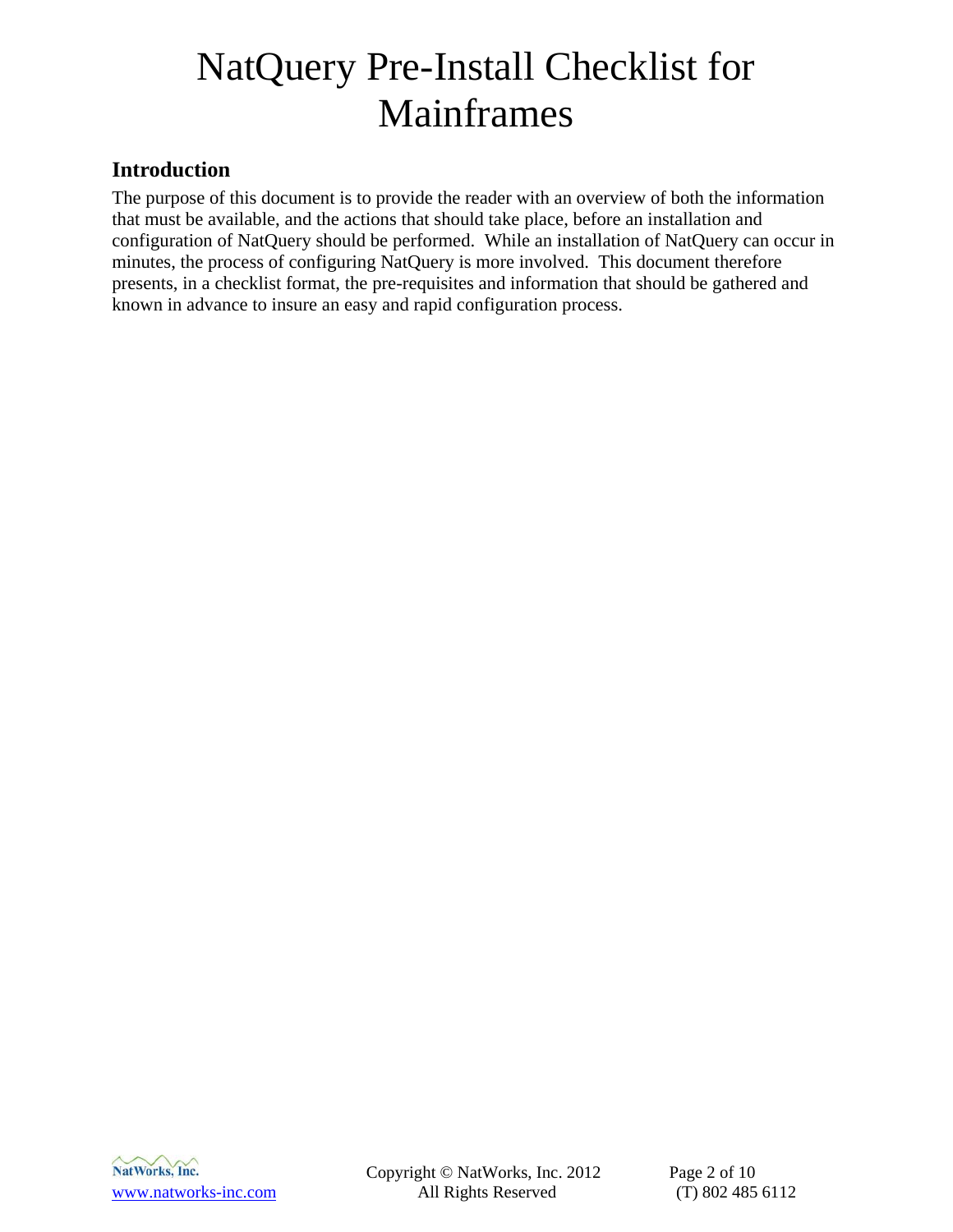### <span id="page-2-0"></span>**Workstation Requirements**

NatQuery is an application that is installed onto a Microsoft Windows workstation. The requirements of this workstation are as follows:

### **Microsoft Windows Operating System (Any Microsoft O/S above 3.1)**

It is advised that the version of the Windows operating system be English. Version \_\_\_\_\_\_\_ Language \_\_\_\_\_\_\_\_\_\_\_\_\_\_\_\_\_\_\_\_\_

### **6 MB of Free Hard Disk**

To accomplish an installation, approximately 6 MB of free space should be available on the workstation's hard drive. Additional free hard disk space should be available to hold extracted data (if extracted data is intended to be returned to the workstation).

### **FTP Connectivity to the Remote Natural / ADABAS platform**

In order to achieve automated integration between a NatQuery workstation and the remote Natural / ADABAS mainframe platform, NatQuery utilizes FTP over TCP/IP. If there is no intention of achieving automated integration, then TCP/IP connectivity / FTP connectivity is not a requirement.

### **Microsoft Internet Explorer**

In order to achieve automated integration between a NatQuery workstation and the remote Natural / ADABAS server platform, NatQuery utilizes FTP over TCP/IP. The implementation of FTP by NatQuery utilizes a Dynamic Link Library (DLL) module called WININET.DLL that is made available by an installation of Microsoft Internet Explorer.

If the remote Natural / ADABAS system is OS/390 (MVS) and it is intended that FTP operations be performed directly into the Job Entry System (JES), then the version of WININET.DLL must be version 5 or higher. WININET.DLL version

For all other situations where automated FTP integration is desired, the version of WININET.DLL should be 4.0 or higher. WININET.DLL version

If Microsoft's Internet Explorer product is not installed on the workstation, then either manual integration will be used or Internet Explorer should be installed. Internet Explorer is obtainable free-of-charge and is downloadable from the Microsoft website.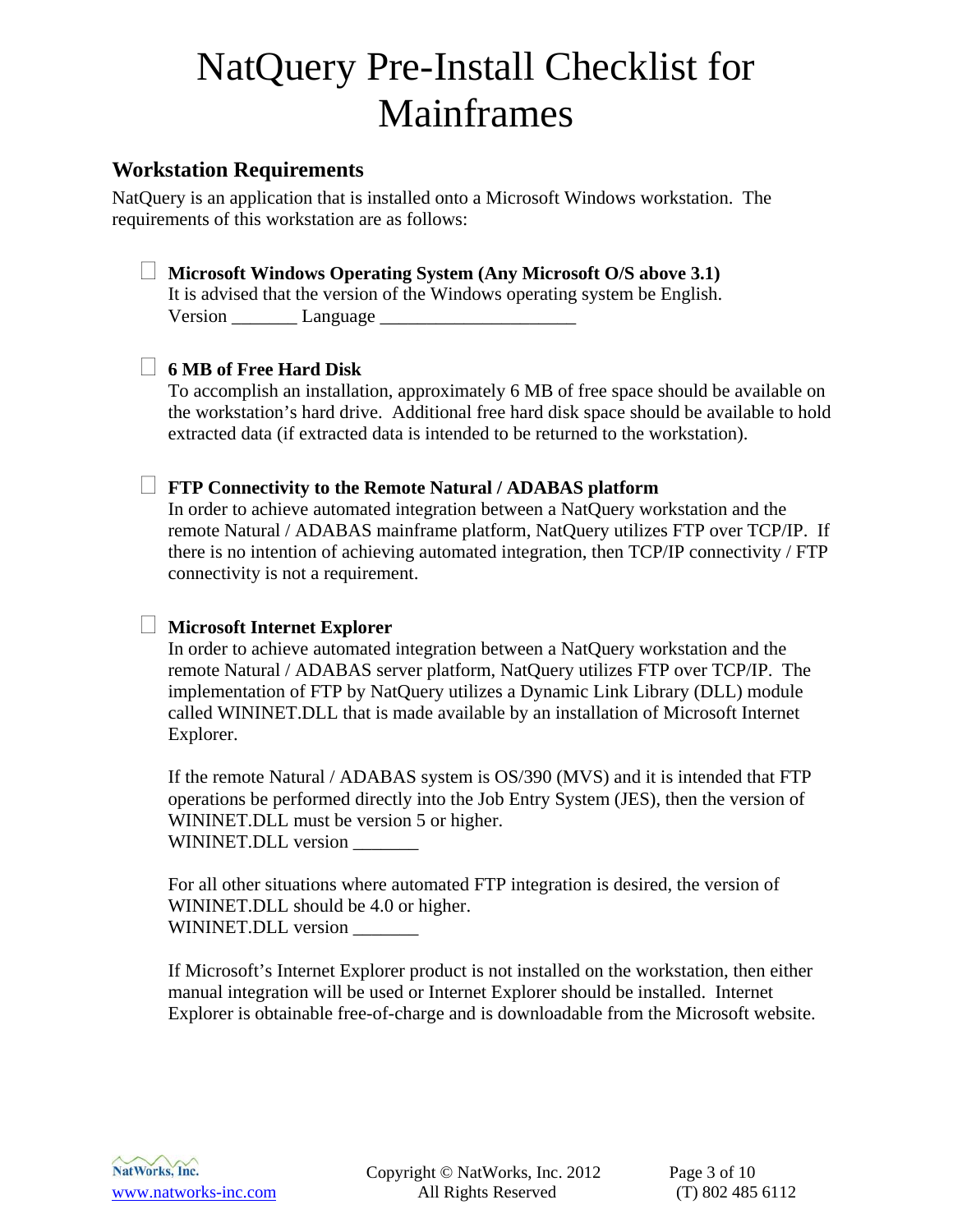<span id="page-3-0"></span>For further information on NatQuery's use of Microsoft's WININET.DLL, including information as to how to determine the version present on a given Windows platform, please refer to the section in the NatQuery Installation and Operations Guide entitled Microsoft's WININET.DLL.

### **Mainframe Requirements**

The following requirements exist for the Natural / ADABAS server environment.

### **Software AG's Natural**

It is a requirement that Software AG's Natural 4GL must reside on the server, and it is strongly suggested that the version of Natural be under current support by Software AG. Natural version

### **Software AG's ADABAS**

While not being an absolute requirement (due to the fact that Natural can be used against data stores other than ADABAS), it is a general requirement that ADABAS exist on the server, and it is generally advised that this version be a version that is currently supported by SAG.

ADABAS version \_\_\_\_\_\_

### **Batch Natural Nucleus**

A batch Natural Nucleus must exist to support the execution of extract requests and supporting processes. It is a further requirement that this Natural Nucleus will support the Natural program editor (invoked with the "E" command).

### **Available Disk Space**

Sufficient disk space on the mainframe should be available to contain NatQuery-related processing files and extracted data. While tape can be used instead of disk, it is generally preferable to use disk, and the amount of disk space used can be quite substantial depending on how much data is to be extracted.

### **Server-Based Security**

The users of NatQuery must be authorized to access the Natural / ADABAS server platform in batch and through FTP.

For OS/390 (MVS) systems, security should enable a user to allocate and access datasets that are defined with the user's User-ID as the high-level qualifier. For VSE systems, security should be enabled for a user to access the required VSAM catalog.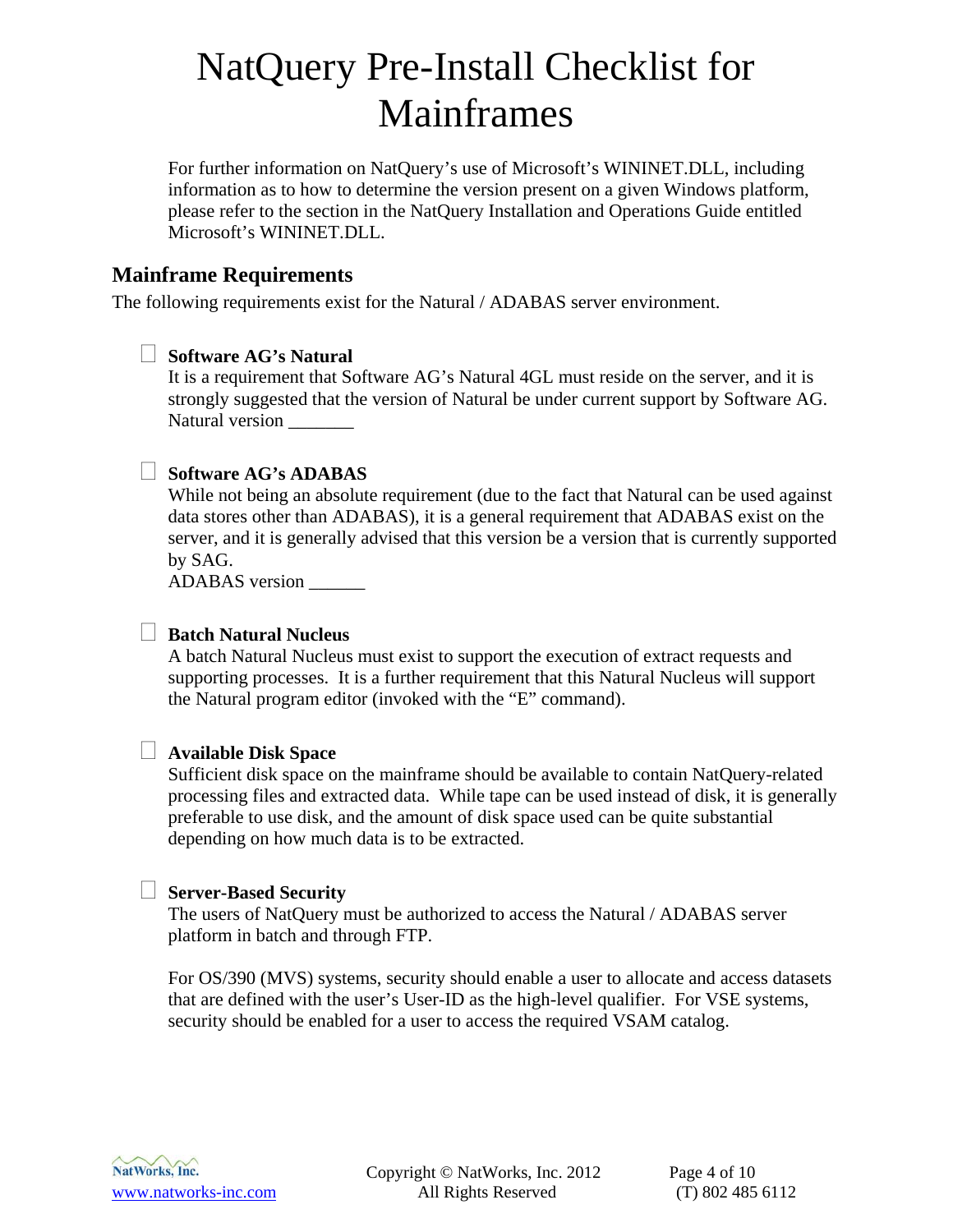### **User-IDs**

The administrator should have available a list of all users and their respective User-Ids, who will be initially using NatQuery to generate extracts. The User-Ids will be the Ids used by these specific individuals when accessing the server environment.

#### **Machine Resources & Processing Time**

NatQuery is a tool that is "dual use": It can be configured to be used as an End-User query tool, it can be configured to be used as a Data Warehouse extraction tool, or it can be configured to provide both capabilities.

In its capacity to serve as an End-User Query tool, one of NatQuery's features is the ability to determine the optimal access path (Descriptor / Super-Descriptor) to use in resolving a given extract based on user-entered data-selection criteria. In order to accomplish this, NatQuery utilizes "Descriptor Statistics", with these "Descriptor Statistics" being created as a result of executing NatQuery-generated Natural programs that capture the required information.

If NatQuery is going to be used as an End-User query tool, then processing time will be required on the Natural / ADABAS server machine so that the required "Descriptor Statistic" capture program(s) can execute. The time required to execute a given NatQuery-generated Descriptor Statistic capture program will vary from file to file, dependent upon the number of records and the number of Descriptors and Super Descriptors present in that given file.

In situations where NatQuery is to be used solely for Data Warehousing, then accurate "Descriptor Statistics" become non-critical due to the fact that in most DWH situations the required data extraction programs will need to read through entire files (I.E. the Natural READ PHYSICAL I/O statement will be utilized – or an ADABAS utilities approach may alternatively be used). In this situation, having accurate Descriptor Statistics is not required, and NatQuery provides the capability to bypass their capture.

#### **Server Disk Files**

The naming convention in use for files on the Natural / ADABAS server should be known.

Sample naming convention

For OS/309 (MVS) systems, NatWorks suggests that disk files associated with individual users be defined so that they have a high-level qualifier that equates to the individual user's User-ID.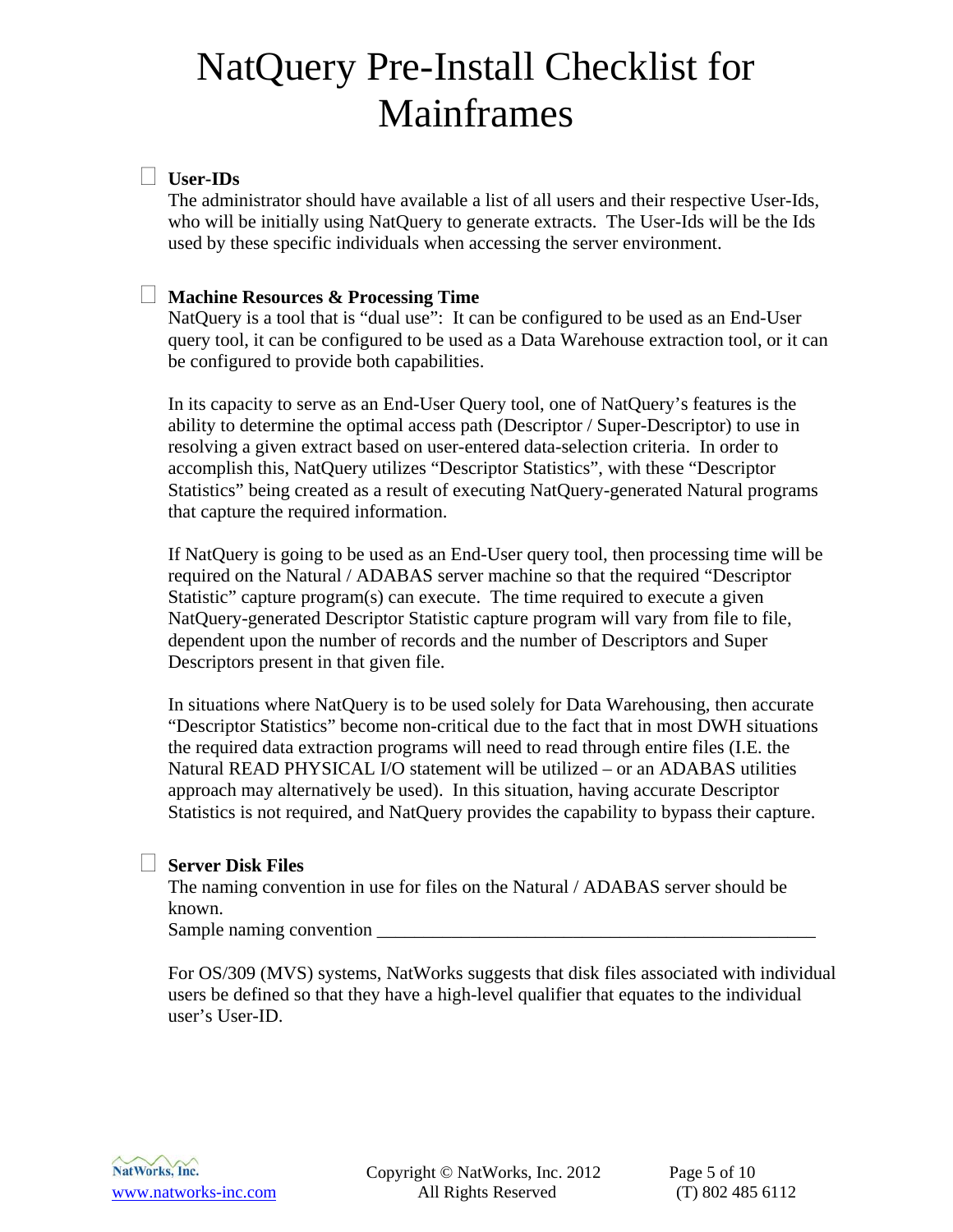<span id="page-5-0"></span>For VSE systems, NatWorks suggests that a VSAM Catalog be created to contain all server-side files, and within this catalog, disk files associated with individual users be defined so that they have a high-level qualifier that equates to the individual user's User-ID.

### **Server Disk Attributes**

When NatQuery generates batch Job Control Language (JCL) streams, NatQuery has the capability to estimate disk space requirements which can then be dynamically substituted into that JCL. Unless your site has the capability to automatically calculate record sizes and disk usage, then you should know the general attributes for the disk drive that will be used to hold extracted data. Specifically, you will need to know:

- o **Device Blocksize** \_\_\_\_\_\_\_\_\_ The NatQuery default value for this will be 28332.
- o **Blocks per Track** \_\_\_\_\_\_\_\_\_ The NatQuery default value for this will be 2.
- o **Tracks per Cylinder** \_\_\_\_\_\_\_\_\_ The NatQuery default value for this will be 15.
- o **Cylinders per Volume** \_\_\_\_\_\_\_\_\_ The NatQuery default value for this will be 2226.

### **FTP Requirements**

In order to achieve automated integration between NatQuery on a workstation and the remote Natural / ADABAS server, FTP connectivity must be available against the remote mainframe. Without FTP connectivity, integration can only be accomplished manually.

If FTP connectivity is available, then the following information is required for NatQuery configuration:

| $\Box$ Server IP Address                                                          |
|-----------------------------------------------------------------------------------|
| The IP address or URL of the Natural / ADABAS server environment should be known. |
| IP Address is                                                                     |
| URL Address is                                                                    |

### **FTP Accessibility to Internal Reader Queues**

On both OS/390 (MVS) systems and VSE systems, FTP can be configured to allow FTP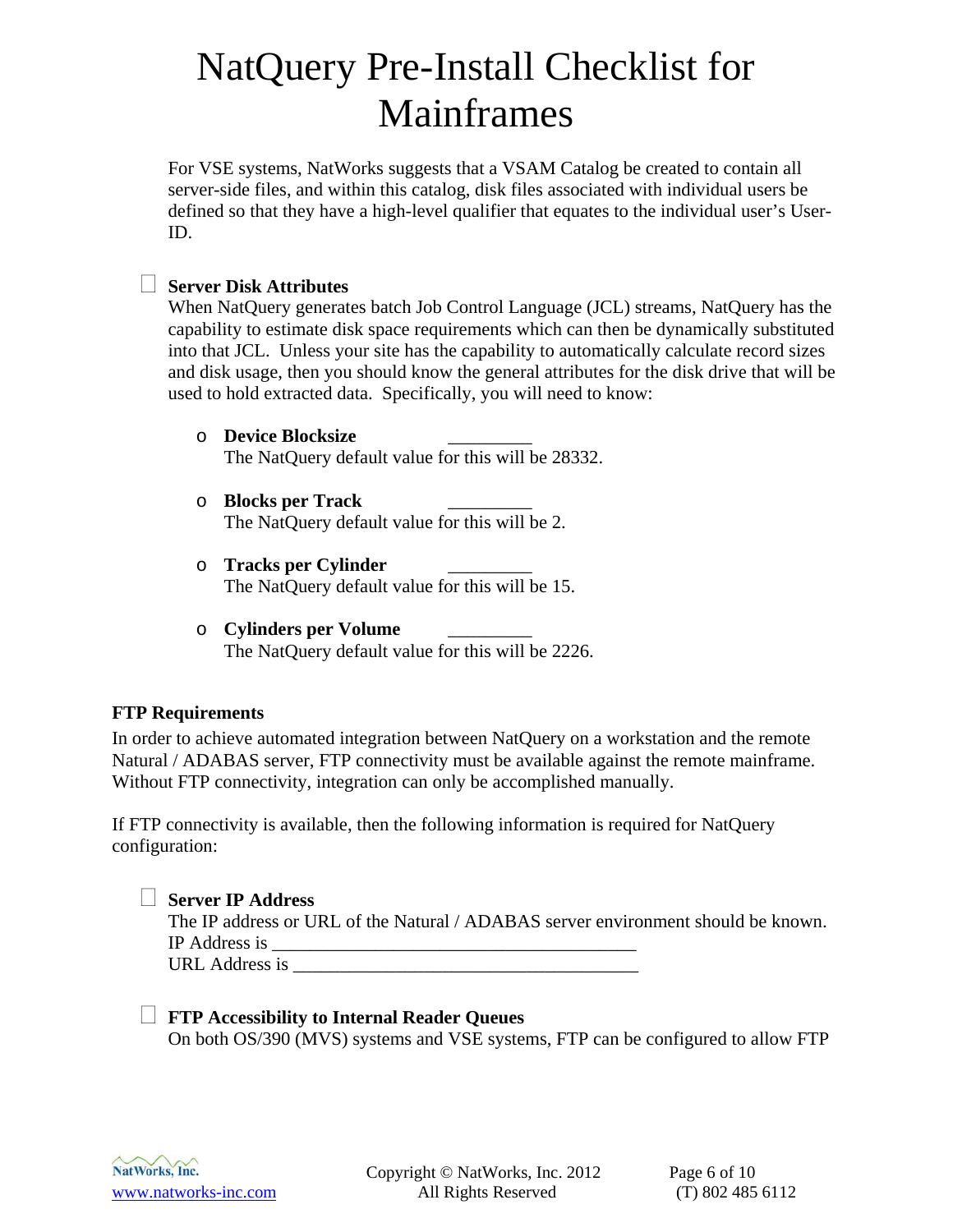<span id="page-6-0"></span>PUT operations initiated from a workstation to place files (JCL) directly into the remote mainframe system's internal reader.

Prior to configuring NatQuery, it should be ascertained whether or not FTP operations are already configured (or this configuration can be allowed) so that PUT operations from a workstation into the Natural / ADABAS server platform's internal reader. For OS/390 systems, this would be the Job Entry System (JES), for VSE systems, this would be POWER.

If FTP PUT operations are allowed or can be allowed against the server's internal reader queue, then the NatQuery "Direct-FTP" method can be utilized which will greatly simplify the configuration and subsequent request execution.

If FTP PUT operations ARE NOT allowed against the server's internal reader, then either "Just FTP" methods of integration can be utilized.

### **Natural Requirements**

The following are considerations and requirements for the Natural environment.

### **Natural Environment Values**

Various aspects of any given Natural Environment are parameterized to accommodate internationalization and operational flexibility. The following values should be known:

#### o **Decimal Character** \_\_\_\_\_\_\_\_\_

This would be the value of the Natural Parameter DC (Decimal Character); the NatQuery default for this is "." (Period).

### o **Variable Prefix Character** \_\_\_\_\_\_\_\_\_

This is a character that is typically used to prefix "local variables" in a Natural program; the NatQuery default for this value is "#".

### o **Natural Command Delimiter** \_\_\_\_\_\_\_\_\_

This would be the value of the Natural Parameter ID (Input Delimiter); the NatQuery default for this is "," (comma).

### **Data Definition Modules (DDMs)**

DDMs should be available on the server for the source files intended for extraction. In situations where a Trial or Proof of Concept (POC) is to be conducted, it is highly desirable that DDMs be available on the workstation environment prior to even beginning the Trial or Proof of Concept, as this will speed the delivery of generated Natural objects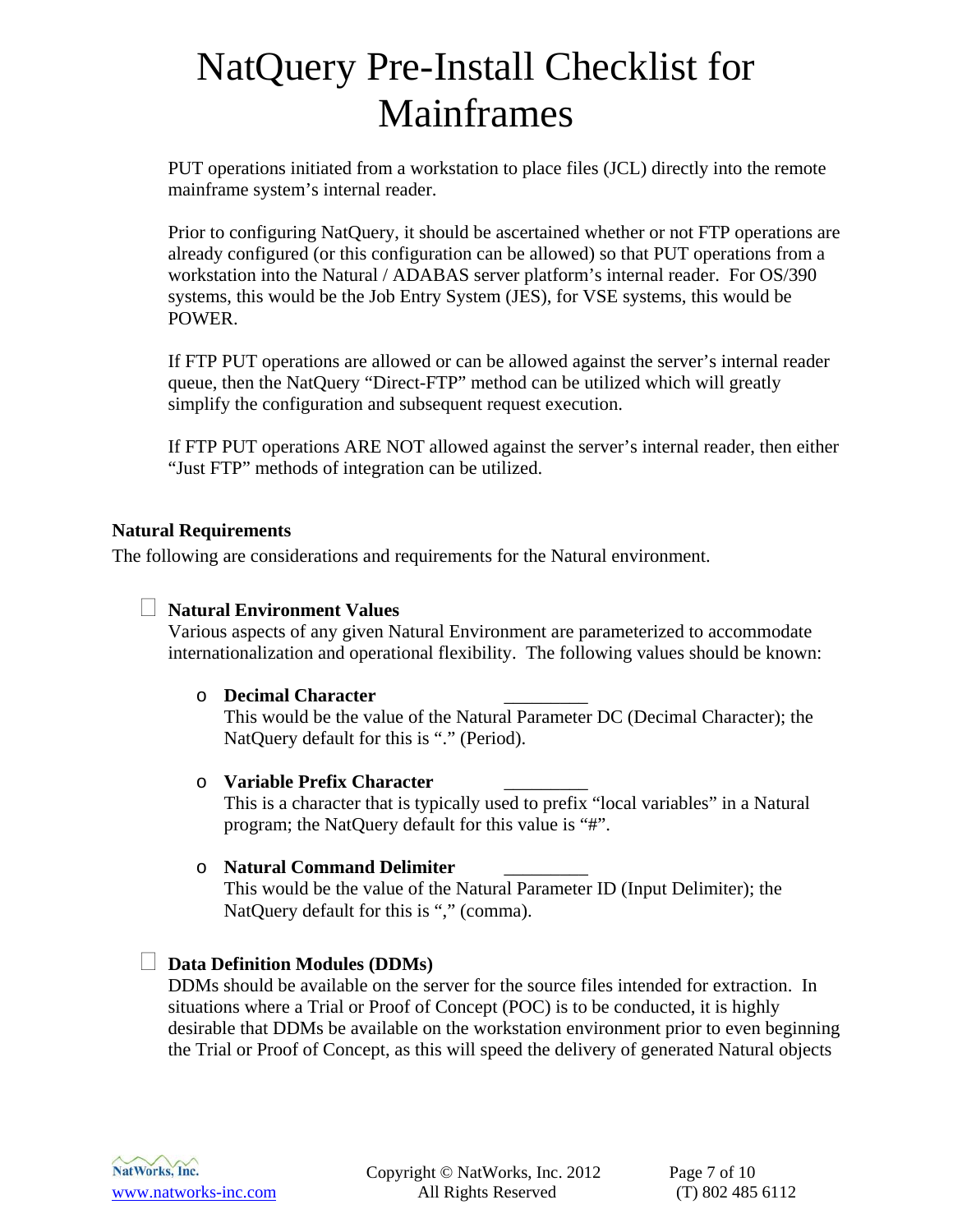required to conduct such activities.

The following considerations apply to these DDMs:

o **Sub-Descriptors and Super-Descriptor Component Definitions**

It is a REQUIREMENT that DDMs be generated so that the components of Sub-Descriptors and Super-Descriptors are described for each DDM that will be made available to NatQuery. To enable the generation of this component information from Predict, when a DDM is generated from Predict, the DDM should be generated so that the generation option **General Comments** is set to "Y".

### o **Occurrence Information**

It is STRONGLY RECOMMENDED that DDMs be generated so that any documented occurrence information in Predict (if present) will be in the DDM under the Remarks column.

If this information is not documented in Predict, or Predict is not present, then the maximum number of occurrences for each Multi-Value Field (MU) or Periodic-Group (PE) should be known.

To enable the generation of any documented occurrence information from Predict into a DDM, when a DDM is generated from Predict the DDM should be generated so that the generation option **Line Comments** is set to "O" (the letter "O").

### o **DDMs Must Exactly Match FDTs (NatCDC requirement only)**

When NatQuery will be used with NatCDC it is a REQUIREMENT that DDMs be generated DIRECTLY from File Definition Tables (FDTs).

### o **Negative Numeric Fields**

DDMs that contain numeric fields and will have negative numbers should be identified beforehand. Unless otherwise instructed, NatQuery will assume that all numeric fields will not need a preceding sign byte when these elements are extracted.

### o **File Relationships**

If the intent of using NatQuery is to produce multi-file extracts or extracts with automatic "File Lookups", then NatQuery will need to be provided with information on the "File Relationships" that will then support this automatic file linking (I.E. "joins"). This means that the Administrator must have an understanding of the Descriptors or Super-Descriptors that support the "File Relationships" (the cardinality of these relationships), and must further know how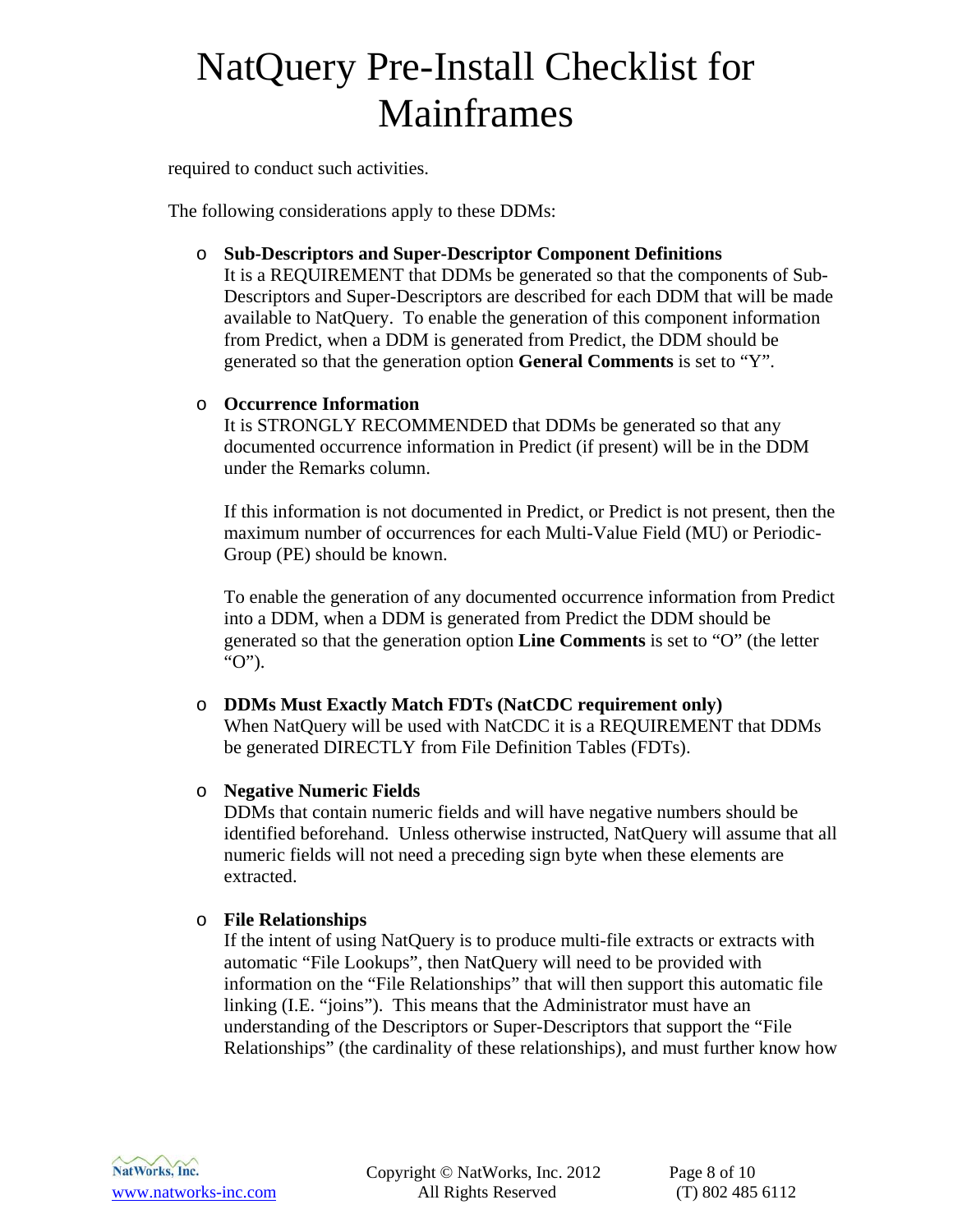these Descriptors or Super-Descriptors should be initialized.

### <span id="page-8-0"></span>**NatQuery Natural Library Name**

A Natural Library should be designated that will be used to contain all NatQuery generated programs.

### **NATRJE Availability**

This is not a requirement for using manual integration or "Direct-FTP" (the ability to FTP directly into JES or POWER).

#### **Batch Natural JCL Example**

In order to achieve integration between NatQuery on a workstation and a remote Natural / ADABAS server environment, NatQuery utilizes Job Control Language (JCL) that will execute in a batch environment.

To facilitate the configuration of NatQuery, a working example of a batch Natural JCL stream that executes against the appropriate environment should be available for reference purposes.

With the intent to speed up the configuration process NatWorks would be happy to begin the building of the initial templates needed for basic operation of NatQuery, please submit a sample of your working Batch Natural JCL to NatWorks for consideration. These ready-to-execute and transparent templates will be used by NatQuery to perform basic integration tasks and allow for Natural program generation.

#### **Natural Security**

The following are considerations and requirements when the Software AG product, Natural Security is utilized.

#### **Access to designated NatQuery Natural Library**

All Administrators and Users of NatQuery should be defined through Natural Security to access the designated NatQuery Natural Library.

### **Administrator Access to SYSTRANS / SYSOBJH Utility**

In order to facilitate the capture of DDMs (and possibly FDTs) into NatQuery, NatQuery can utilize the SYSTRANS or the SYSOBJH utility of Natural, executed through Batch. If it is desired to use NatQuery's capability to process SYSTRANS / SYSOBJH requests, then at least one Administrator must be given access to the SYSTRANS / SYSOBJH utility.